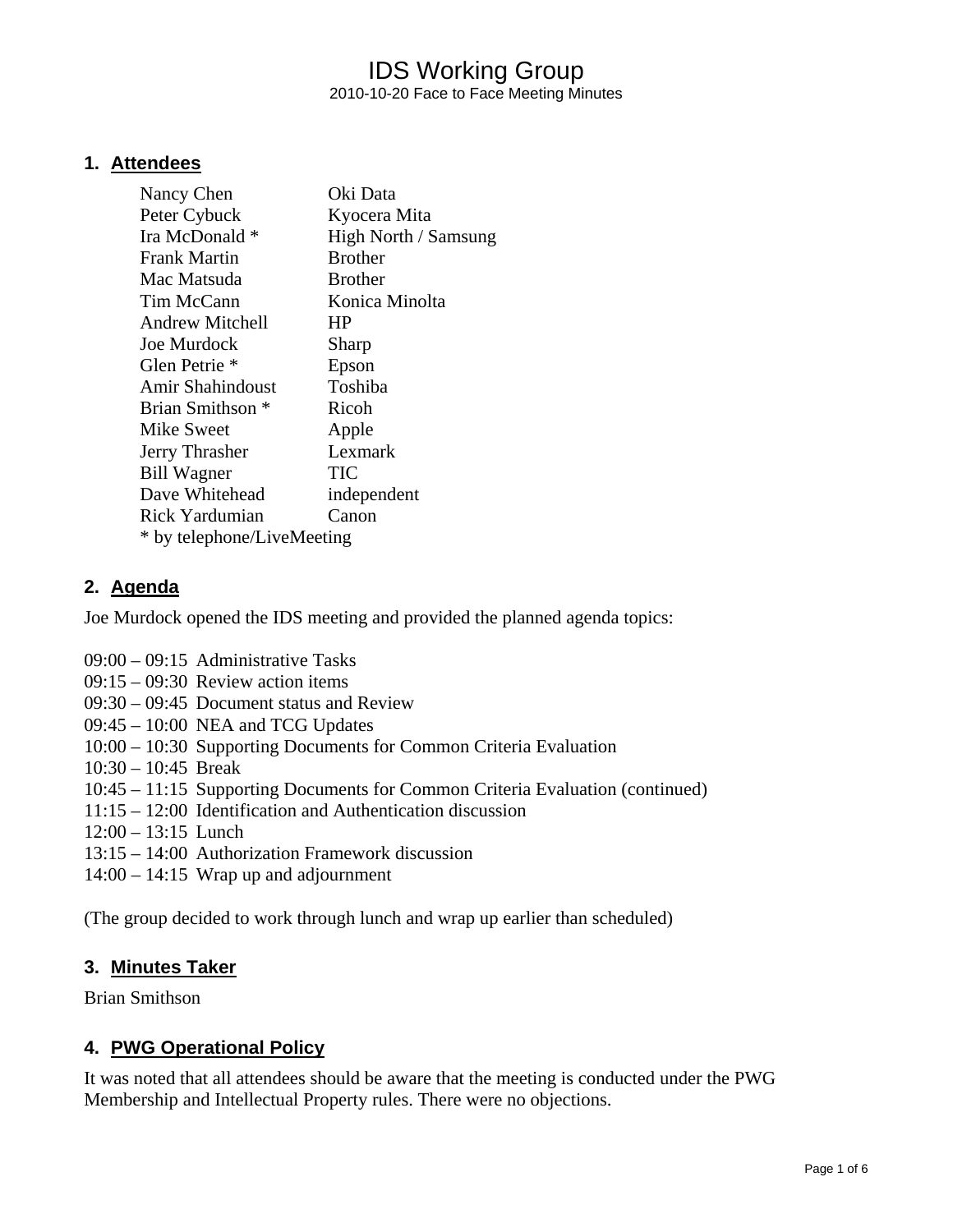2010-10-20 Face to Face Meeting Minutes

# **5. Approve Minutes from previous meeting**

<ftp://ftp.pwg.org/pub/pwg/ids/minutes/IDS-call-minutes-20101014.pdf>

There were no objections to the Minutes.

## **6. Review Action Items**

NOTE: The most recent Action Item spreadsheet is available at: <ftp://ftp.pwg.org/pub/pwg/ids/ActionItems/>. Changes made during this meeting are indicated by red text.

| AI 033:                         | Randy Turner will contact Symantec (when appropriate) to encourage discussion with  |  |
|---------------------------------|-------------------------------------------------------------------------------------|--|
|                                 | the PWG about a SHV.                                                                |  |
| $\rightarrow$ OPEN              |                                                                                     |  |
|                                 |                                                                                     |  |
| AI 034:                         | Randy Turner will investigate Symantec's products and their method(s) to "remediate |  |
|                                 | noncompliant endpoints."                                                            |  |
| $\rightarrow$ OPEN              |                                                                                     |  |
|                                 |                                                                                     |  |
| AI 044:                         | (For NEA Binding) Recast the NEA Binding document as a TCG TNC Binding              |  |
|                                 | document.                                                                           |  |
|                                 | $\rightarrow$ OPEN, Jerry Thrasher, Ira McDonald, and Brian Smithson                |  |
|                                 |                                                                                     |  |
| AI 053:                         | Write an MPSA newsletter article for publication in November                        |  |
| $\rightarrow$ OPEN, Joe Murdock |                                                                                     |  |
|                                 |                                                                                     |  |
| $\Delta T$ $0.58$               | Create a first draft $SCCM$ binding spec based on the $N\Delta P$ binding spec      |  |

 $\mathcal{L}$  reate a first draft SCCM binding spec based on the NAP binding spec

→ *ON HOLD, Joe Murdock and Ira McDonald*  Due to priorities, this activity is put on hold.

AI 060: First draft of potential resource predicate values

→ *PARTIAL, Joe Murdock* 

AI 063: Add the plan to a new section of the PWG wiki

→ *PARTIAL, Bill Wagner*  Intro page has been done, but not linked to main page. Will add plan and then link it to the main page.

AI 064: Outline an overview of IA&A

→ *COMPLETE, Joe Murdock*  Reviewed in this F2F.

## **7. Document Status**

HCD-Assessment-Attributes

- <ftp://ftp.pwg.org/pub/pwg/ids/wd/wd-idsattributes10-20100930.pdf>
- Stable (needs a binding prototype)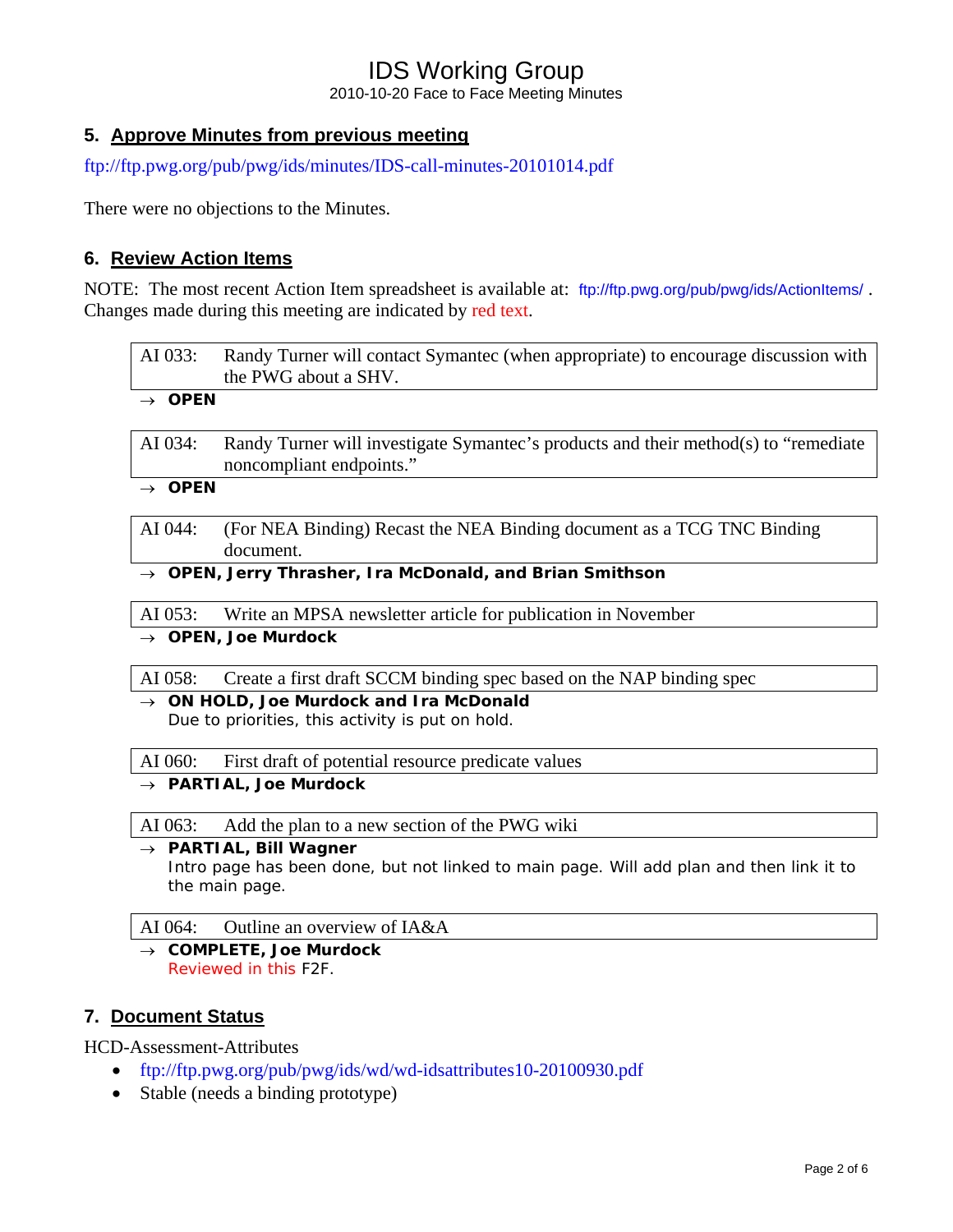2010-10-20 Face to Face Meeting Minutes

### HCD-NAP Binding

- <ftp://ftp.pwg.org/pub/pwg/ids/wd/wd-ids-napsoh10-20100930.pdf>
- Stable

### HCD-TNC Binding

• Initial Draft still under development

HCD-NAC Business Case White Paper

- <ftp://ftp.pwg.org/pub/pwg/ids/white/tb-ids-hcd-nac-business-case-20100422.pdf>
- Final

### HCD-Remediation

- <ftp://ftp.pwg.org/pub/pwg/ids/wd/wd-ids-remediation10-20100930.pdf>
- Initial Draft

## HCD-NAP-SCCM Binding

- Mapping Spreadsheet:
	- o [ftp://ftp.pwg.org/pub/pwg/ids/white/IDS-NAP-SCCM-Mapping\\_20090917.xls](ftp://ftp.pwg.org/pub/pwg/ids/white/IDS-NAP-SCCM-Mapping_20090917.xls)
- Specification on hold

### HCD-Authorization

- White Paper:
	- o <ftp://ftp.pwg.org/pub/pwg/ids/white/ids-authorize-20100608.pdf>
	- o <ftp://ftp.pwg.org/pub/pwg/ids/white/ids-authorization-predicates-20100805.xlsx>
	- o <ftp://ftp.pwg.org/pub/pwg/ids/white/Authorization-Framework-2010-10-15.xmind>
- Specification under development

### HCD-Log

- White Papers:
	- o <ftp://ftp.pwg.org/pub/pwg/ids/white/ids-logging-20100608.pdf>
	- o [ftp://ftp.pwg.org/pub/pwg/ids/white/IEEE2600.1\\_audit\\_events.pdf](ftp://ftp.pwg.org/pub/pwg/ids/white/IEEE2600.1_audit_events.pdf)
- Specification:
- [ftp://ftp.pwg.org/pub/pwg/ids/wd/wd-ids-log10-20101018-rev.pdf](ftp://ftp.pwg.org/pub/pwg/ids/wd/wd-ids-log10-20100803.pdf)
- Initial Draft

# HCD-Authentication

- mindMap:
	- o [ftp://ftp.pwg.org/pub/pwg/ids/white/Cloud-and-Mobile-Authentication-2010-10-](ftp://ftp.pwg.org/pub/pwg/ids/white/Cloud-and-Mobile-Authentication-2010-10-13.xmind) [13.xmind](ftp://ftp.pwg.org/pub/pwg/ids/white/Cloud-and-Mobile-Authentication-2010-10-13.xmind)
- Specification under development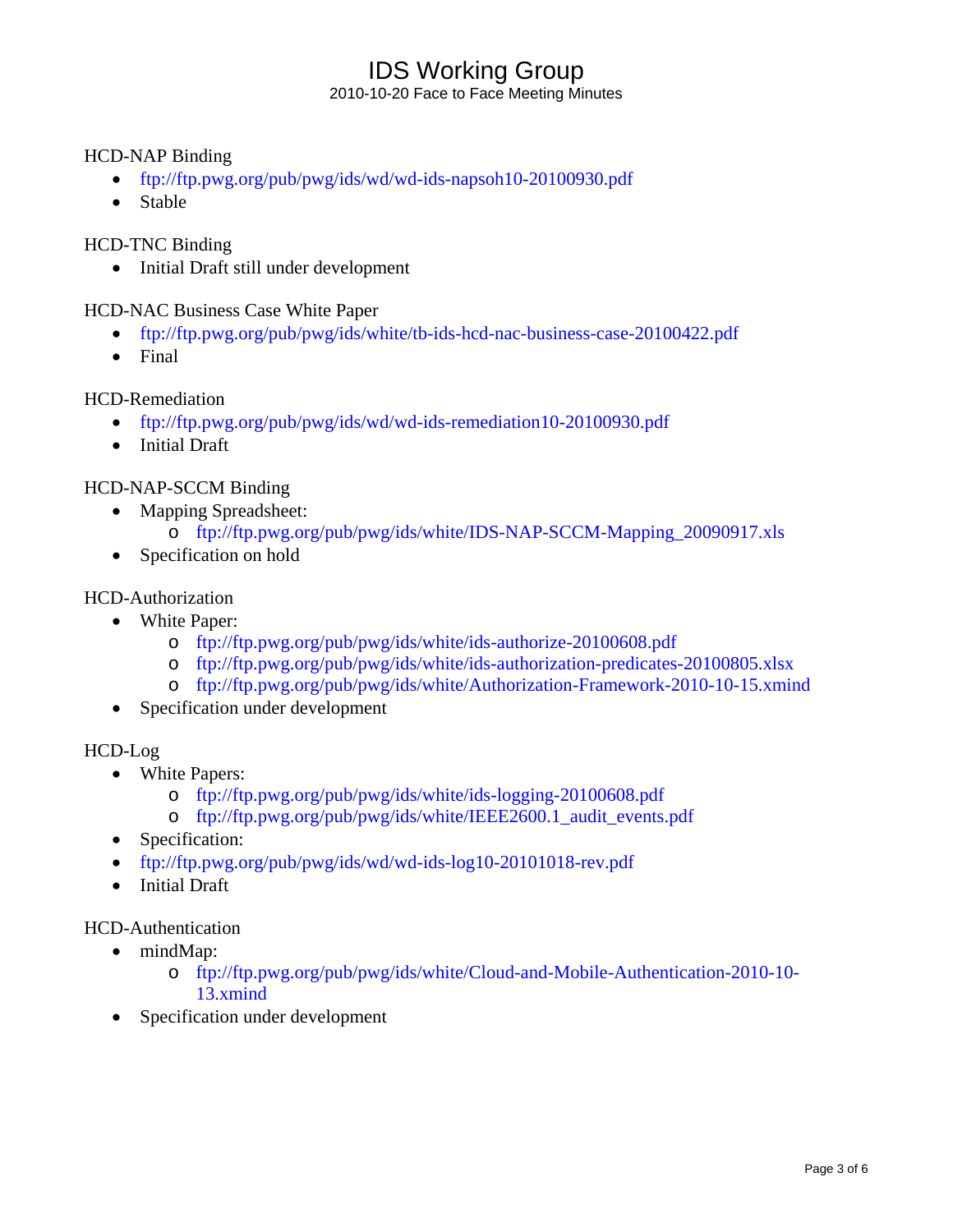2010-10-20 Face to Face Meeting Minutes

# **8. Document Review**

## **8.1 HCD-Log Review**

<ftp://ftp.pwg.org/pub/pwg/ids/wd/wd-ids-log10-20101018-rev.pdf>

- Some minor edits
- More or less global replacement of "attributes" with "parameters"
- Added example messages  $(4.1.1)$
- There was a question about what is forwarded in *JobSOMETHINGForwarded*. It was decided to make it the whole job (a la IPP).
- LogNaturalLanguage was added (5.1.3)
- Status code field in the IPP message header needs to be mapped into status in 5.1.4. We need to work with Pete Zehler and the MFD or IPP working groups to coordinate this.
- UserHost was added  $(5.1.5)$
- UserRole was added  $(5.1.8)$
- UserUUID was added  $(5.1.9)$
- Added details to  $\langle$ service $>$ State (5.2.2) and  $\langle$ service $>$ StateReasons (5.2.4)
- Added <service>UUID (5.2.5)
- Added JobUUID (5.3.2)
- Added JobImagesCompleted (5.3.3)
- Added JobDestination (5.3.5)
- Added details to JobStateReasons (5.3.8)
- Added JobAccountingID (5.3.9)
- Added Unicode note in (7.); need a warning about Unicode practices
- Added Security Considerations (8.)
- Added IEEE 2600.*n* PPs to Normative References (9.1)

## **9. NEA and TCG Updates**

No change since last meeting. Nothing much has happened in NEA in the last month. No teleconferences or message traffic. There is a meeting coming up.

No change since last meeting. TCG is having a face-to-face meeting (now) and there will be a HCWG meeting (today).

# **10. Supporting Documents for Common Criteria Evaluation**

In line with NIAP's new policy for Protection Profiles, IEEE 2600.1 (the US Government PP for Hardcopy Devices) would benefit from development of supporting documents to provide guidance for the evaluation process, especially in the ATE (Test) and AVA (Vulnerability Analysis) assurance classes of Part 3 of the Common Criteria. The SmartCard industry has successfully used supporting documents for their product class.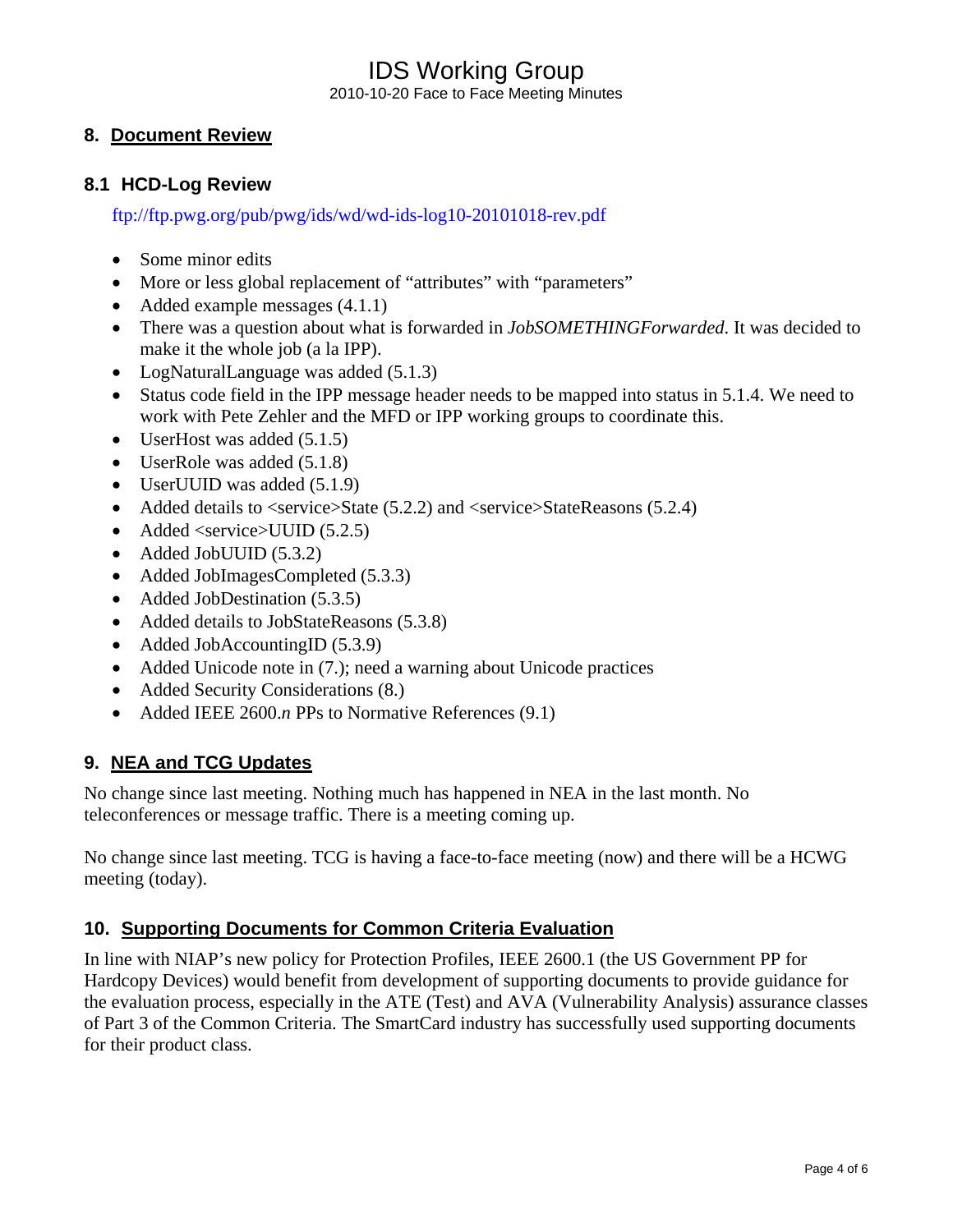2010-10-20 Face to Face Meeting Minutes

Members of the IEEE P2600 working group have proposed that it would be best to develop supporting documents for HCDs in PWG-IDS and not in the P2600 WG (which is largely inactive at this time).

Initially, the task would be to identify sources of input for supporting documents, such as:

- Completed or in-progress product evaluations, with focus on the generic attack vector
- Vulnerability reports
- Research

Inputs from product evaluations, in particular, may need to be sanitized so as not to reveal vendorproprietary information. They may also need to be sanitized so as not to reveal lab-proprietary information, and some negotiation or formal release of information may be required from labs.

It is particularly important to get input from multiple labs and multiple CC schemes, because the overall objective of supporting documents is to enhance the consistency, reliability, and objectivity of product evaluations that are performed in multiple labs and schemes.

Given the anticipated schedule of product evaluations covering multiple vendors in multiple schemes, it may take on the order of one year to produce supporting documents.

Although this new work area is security-related, the interested participants might not include all of the current IDS participants and will include some new participants. The international nature of the effort may require us to adjust teleconference timing to accommodate European and/or East Asian timezones. Therefore, it is proposed that this work would be performed in a new teleconference time, separate from the usual IDS teleconference.

Ira noted that the IDS WG doesn't update its charter when it begins new specifications or other activities. The PWG SC is taking a more formal approach to new work areas in WGs. We would need to add the activity, milestones, etc.

We resolved to update the PWG-IDS charter, and create a project charter for this new work area:

|                                                 | AI 065: Update the PWG-IDS Charter |
|-------------------------------------------------|------------------------------------|
| $\rightarrow$ OPEN, Joe Murdock, Brian Smithson |                                    |

AI 066: Create a project charter for creating IEEE 2600.1 Supporting Documents → *OPEN, Joe Murdock, Brian Smithson, Ira McDonald* 

## **11. Mobile, Cloud, and Device Security**

## **11.1 Identification and Authentication discussion**

<ftp://ftp.pwg.org/pub/pwg/ids/white/Cloud-and-Mobile-Authentication-2010-10-13.xmind>

Discussion results are represented in the updated mindmap: <ftp://ftp.pwg.org/pub/pwg/ids/white/Cloud-and-Mobile-Authentication-2010-10-20.xmind>